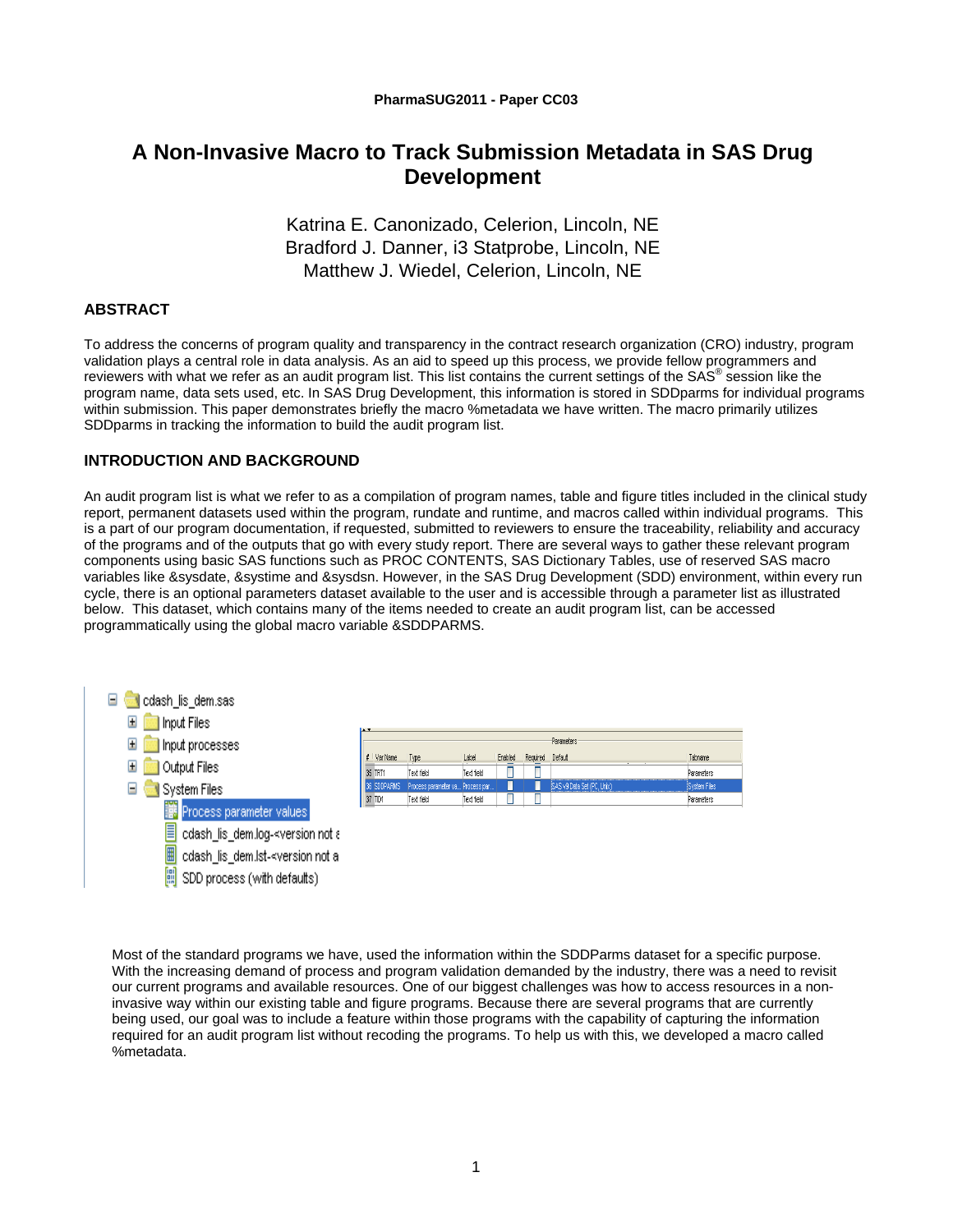The key procedure used in the %metadata macro is PROC SQL. PROC SQL is an effective tool for creating, modifying, and retrieving data dynamically in relational databases. Moreover, PROC SQL has the capability of creating macro variables in such a way that the user can:

- create several macro variables with a shorter statement;
- trace easily the parameters or conditions being set;
- store a list and grab values in a macro variable without having to manually enter; and
- combine BASE SAS tools without interfering with the initialization of the macro variables.

#### **METHODS AND DISCUSSION**

The %metadata macro is invoked at the very end of every table, listing and figure program within a clinical study report submission. The macro is activated when the output are being finalized to minimize rework and to keep the most accurate record.

Since all the table and figure programs within a submission are calling the macro, it would be tedious to alter each individual program to activate this macro. To avoid too much work, the %metadata macro is compiled within a central setup program, which contains certain processes, macros and formats necessary for all the TFL programs, and is already included in all the standard programs, therefore, the %metadata macro is available to be called by the user anytime it is needed.

The code begins with a %LET statement to toggle the running of the macro. While trying to set-up the TFL programs, initially the macro variable &choice is set to NO (Refer to Appendix). Because there will be continuous updates and changes in production programs included in a submission, it is a good decision not to activate this macro until the tables and figures have been approved. When there is indication that the TFLs are finalized, the %metadata macro is actived by setting the &choice variable to "YES", and information necessary for the program audit list is compiled by re-running all the programs.

Most of the information compiled by the macro is accomplished by filtering for relevant record contained in the SDDPARMS dataset and assigning the values to macro variables using PROC SQL. To create macro variables using PROC SQL, the syntax is:

```
 SELECT <variable name in a SAS data set> 
 INTO :<macro variable name> 
 (and optionally) 
 SEPARATED BY '<a blank, a character, or a character string>'
```
Following this format and with a little manipulation using the WHERE statement, as shown below, we were able to retrieve the program name, programmatically using the global macro variable &SDDPARMS:

```
proc sql noprint; 
select value into :mtdpnam from &SDDPARMS 
   where (id="<process>" and valtype="filename");
```

|  | Parameter Level I                                                                                                                                                                | Parameter ID        | Parameter Label     | Parameter Type | Value Type | Value                                      | Update  |  |
|--|----------------------------------------------------------------------------------------------------------------------------------------------------------------------------------|---------------------|---------------------|----------------|------------|--------------------------------------------|---------|--|
|  |                                                                                                                                                                                  | ≺run>               | Run information     |                | date       | 12011-01-25T20:07:20                       |         |  |
|  |                                                                                                                                                                                  | ≺run>               | Run information     |                | user       | lcanonikO1                                 |         |  |
|  | l≤MAIN>i                                                                                                                                                                         | ≼process>           | ISAS Process        |                | lfilename. | lpc-pk-conc-tables-sig.sas                 | Program |  |
|  | l <main≻< th=""><th><process></process></th><th><b>ISAS Process</b></th><th></th><th>path</th><th>/MDS/development/users/ECR/kc9/trial/pksas</th><th>name</th><th></th></main≻<> | <process></process> | <b>ISAS Process</b> |                | path       | /MDS/development/users/ECR/kc9/trial/pksas | name    |  |
|  | l <main></main>                                                                                                                                                                  | ≺process>           | <b>ISAS Process</b> |                | lversion.  | l <version available="" not=""></version>  |         |  |
|  | l <main≻< td=""><td>∣≺process&gt;</td><td><b>ISAS Process</b></td><td></td><td>Isvstem</td><td>ISAS Drug Development Domain</td><td></td><td></td></main≻<>                      | ∣≺process>          | <b>ISAS Process</b> |                | Isvstem    | ISAS Drug Development Domain               |         |  |

It is a common practice in programming to call in several datasets and to use two or more routine macros. Regardless of how many datasets and how many macros used in the program, all of this information is part of the audit process and needs to be documented. In the SAS Drug Development environment, dataset names and macros called within the current program are readily available in the SDDParm dataset. However, by just grabbing all this information and stacking it, will make the audit list messy and cumbersome. To make it more concise and organized, the capability of SEPARATED BY in PROC SQL has the ability to compile the values requested into a list contained within a single macro variable, illustrated as follows: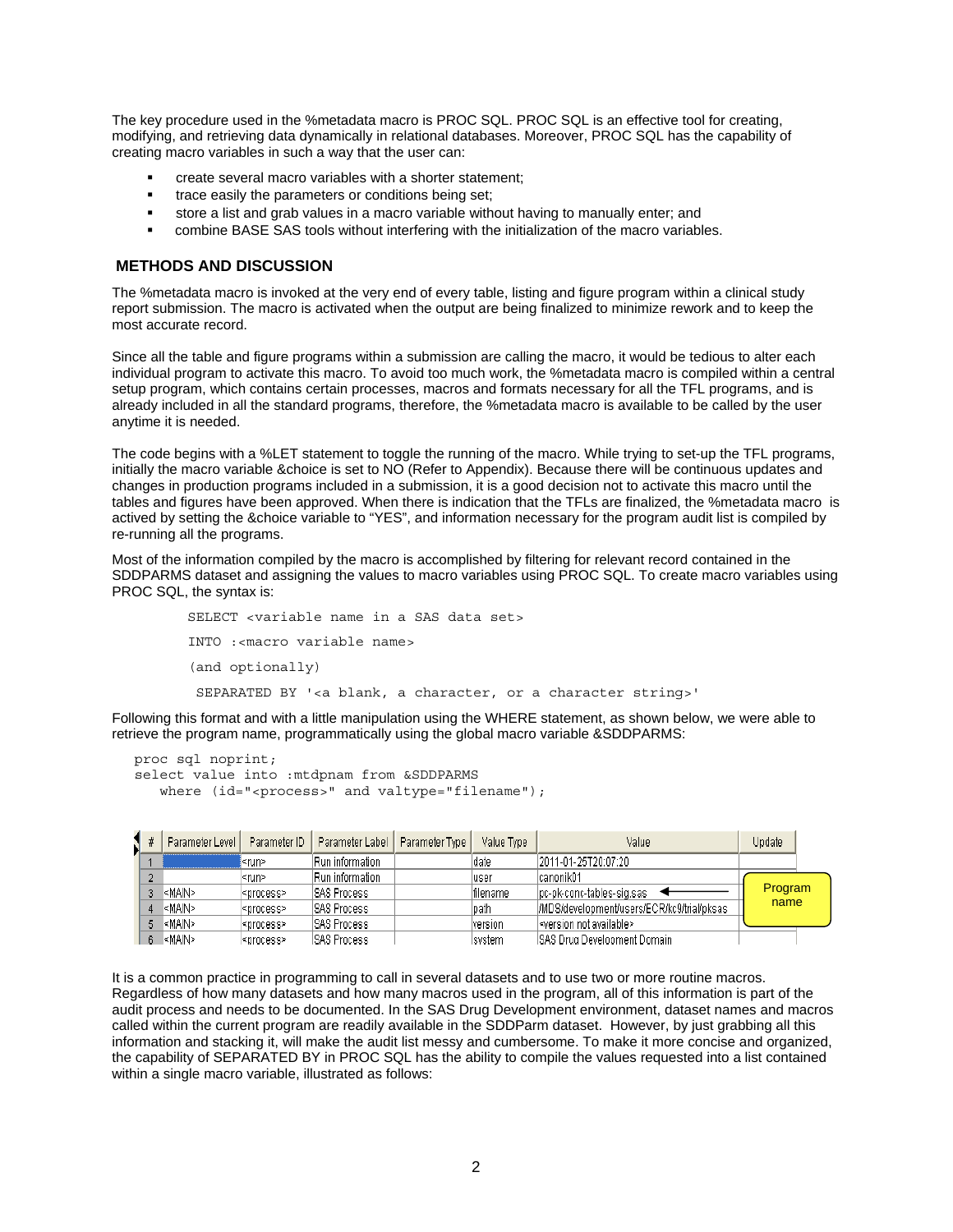```
select value into : mtdids separated by ', ' from &SDDPARMS
   where ((id="SDTM" or id="INC" or id="CDASH" or id="ADAM" or id="LIB2") 
   and (index(value,'.sas7bdat'))) 
   order by value;
```
select value into :mtdmcals\_ separated by ', ' from &SDDPARMS where  $(index(value,'.\text{sas'})$  and id ne "SETUP" and index(value, '.sas7bdat')=0 and id ne "<process>" and id ne "MNEW") order by value;

| Parameter ID     | Parameter Label | Parameter Type | Value Type | Value                                        |                              |
|------------------|-----------------|----------------|------------|----------------------------------------------|------------------------------|
| TBLSTAT          | Input file      | INFILE         | filename   | ltbistat.sas                                 |                              |
| <b>TBLSTAT</b>   | Input file      | INFILE         | Ipath.     | [/MDS/development/users/ECR/kc9/trial/pksas/ | Macros called in the program |
| <b>TBLSTAT</b>   | Input file      | <b>INFILE</b>  | version    | l <version available="" not=""></version>    |                              |
| <b>TBLSTAT</b>   | Input file      | INFILE         | lsystem    | SAS Drug Development Domain                  |                              |
| TRT1             | Text field      | ТЕХТ           | lvalue.    |                                              |                              |
| TID1             | Text field      | TEXT           | lvalue.    |                                              |                              |
| <b>ICONCRPT2</b> | linput file     | INFILE         | lfilename  | concrot1.sas                                 |                              |
| <b>ICONCRPT2</b> | Input file      | INFILE         | lpath.     | l/MDS/development/users/ECR/kc9/trial/pksas/ |                              |
| <b>CONCRPT2</b>  | Input file      | INFILE         | version    | l <version available="" not=""></version>    |                              |
| ICONCRPT2        | Input file      | INFILE         | lsvstem.   | ISAS Drug Development Domain                 |                              |
| PARM             | Text field      | ТЕХТ           | lvalue.    |                                              |                              |
|                  | Text field      | техт           | lvalue.    |                                              |                              |
| ISIG.            | Input file      | INFILE         | filename   | sig-conc.sas                                 |                              |
| ISIG             | Input file      | INFILE         | path       | I/MDS/development/users/ECR/kc9/trial/pksas/ |                              |
| ISIG             | Input file      | INFILE         | version    | ∣ <version available="" not="">.</version>   |                              |
| ISIG.            | Input file      | INFILE         | lsystem    | ISAS Drug Development Domain                 |                              |
| LIB <sub>2</sub> | Folder          | FOLDER         | lfilename  | ladpc.sas7bdat                               | Dataset used                 |
| ISTUDY.          | hieñ tveT       | TFXT           | value      |                                              |                              |

**Using SEPARATED BY in Proc SQL:** 

| idata | macros                                                                                                                   |  |  |  |  |  |  |
|-------|--------------------------------------------------------------------------------------------------------------------------|--|--|--|--|--|--|
|       | adpc.sas7bdat  concrpt.sas, concrpt1.sas, foojust.sas, header.sas, protocol.sas, samptime.sas, setupk.sas, sig-conc.sas, |  |  |  |  |  |  |

PROC SQL and BASE SAS tools can be used hand in hand to assign macro variables. With this feature of PROC SQL, values assigned in macro variables are easily transformed depending on the desired format as shown below: In SDD, the rundate and runtime follow the ISO 8601 format. For clarity purposes, the line of code below reformats the presentation of the date and time:

```
select put(input(scan(value,1,'T'),yymmdd10.),date9.)||" "||scan(value,-1,'T') 
into :mtdts from &SDDPARMS 
where upcase(valtype)="DATE";
```
Unfortunately, table and figure titles are not available in the SDDParms dataset. However, given the way our programs are designed, DICTIONARY.TITLES can be used to access table and figure titles presented in the study report. Sometimes the length of the titles will exceed the allowable report margin, and declaring two or more title statements is the only way around this problem. Using SEPERATED BY '~'allows combining several lines of titles into a more readable format, and it can be done using the line of code below.

```
select text into: mtdtit separated by '~' from dictionary.titles
where(type="T");
```

| #   Title Locat…  Title Num…   / | <b>Title Text</b>                                                                          |
|----------------------------------|--------------------------------------------------------------------------------------------|
|                                  | 1 Table 14.2.1.1. <study drug=""> Concentrations (ng/mL) by Nominal Time Following</study> |
|                                  | 2 <description>, (Treatment A)</description>                                               |

**Using Separated by '~'in Proc SQL:** 

```
title
Table 14.2.1.1. <Study Drug> Concentrations (ng/mL) by Nominal Time Following~<Description>, (Treatment A)
Table 14.2.1.2. <Study Drug> Concentrations (ng/mL) by Nominal Time Following~<Description>, (Treatment B)
```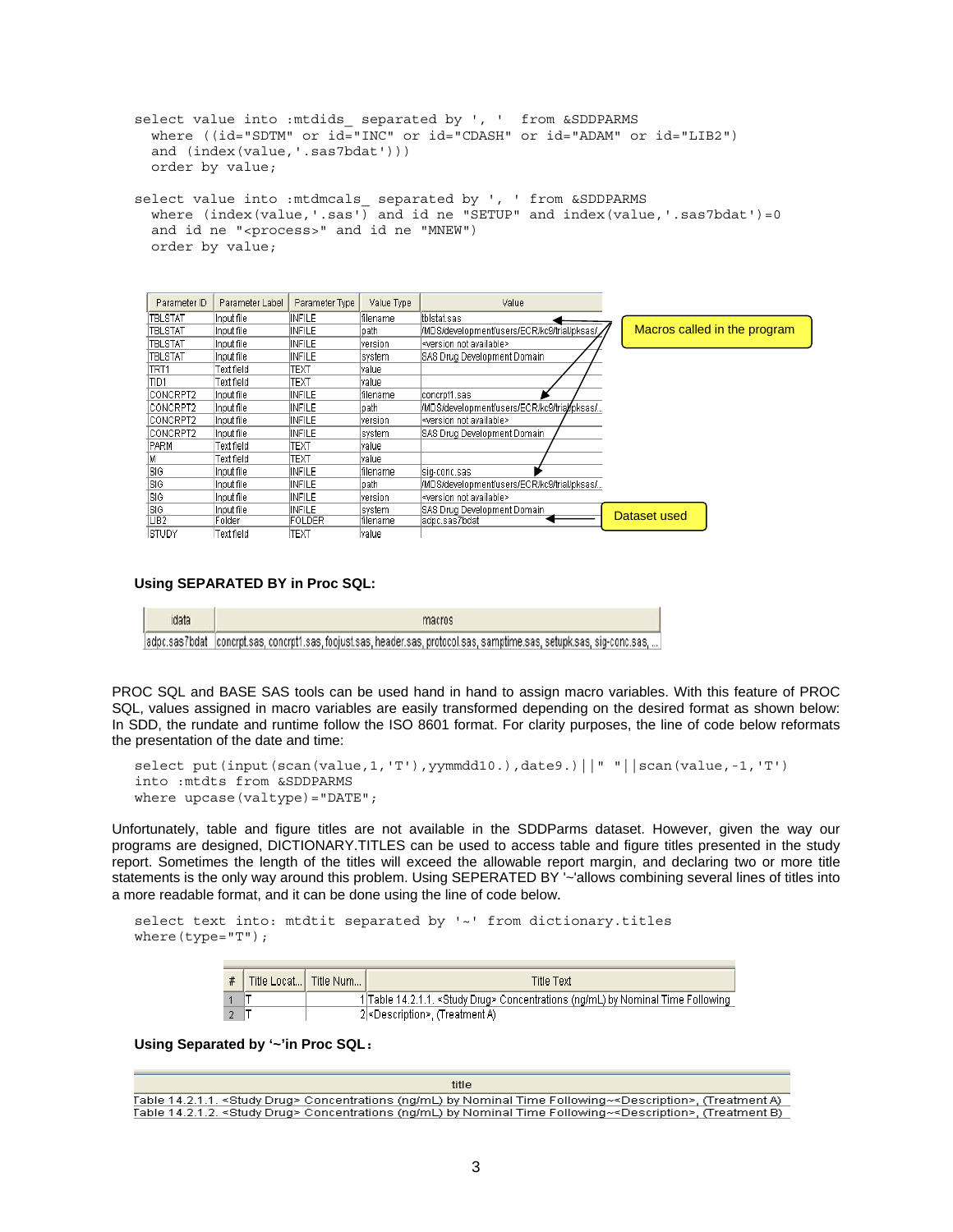Once information is collected from individual programs, the second objective of the macro is to collate the metadata by using the assigned macro variables. The macro variables that have been declared become handy in creating the SAS dataset that will subsequently be used to create the audit program list. The advantage of using the macro is that the code is a little less complicated. Using a simple datastep process or PROC SQL CREATE and INSERT statement, the dataset is being populated and updated, as shown below.

```
proc sql; example and the data work.metadata_injob;
                                          %if %sysfunc(exist(work.metadata_injob) %then 
                                          %do; 
                                          update work.metadata injob work.metatemp;
                                         %end; 
                                         %else %do; 
                                             set work.metatemp; 
                                         %end; 
                                             by title; 
                                         run; 
                                         data mnew.metadata1; 
                                         %if %sysfunc(exist(mnew.metadata1)) %then %do; 
                                         update mnew.metadata1 work.metadata injob;
                                          \overline{\ast}end:
                                          %else %do; 
                                          set work.metadata_injob; 
                                          %end; 
                                          by title; 
                                          run; 
    create table work.metatemp 
       (runtime Char(30), 
        progname Char(40),
         idata Char(200), 
        macros Char(200),<br>title Char(200))
                 char(200);
  insert into work.metatemp 
     set runtime="&mtdts.", 
         progname="&mtdpnam.", 
         idata="&mtdids_.", 
         macros="&mtdmcals_.", 
         title="&mtdtit."; 
quit;
```
Having a permanent and temporary datasets being created and updated seems very redundant. The reason for having this in the code is because in SAS Drug Development there are two primary methods by which programs are typically submitted. One method is using the Process Editor where a program is submitted individually while the other method is using the Job Editor where programs are run in sequence. When programs are submitted using a Job Editor, the permanent SAS datasets are only updated after the last process has been executed, therefore the permanent metadata reposiroty will only contain information from the last process. Using both a permanent SAS dataset, and a temporary SAS dataset, with a 'reserved' naming convention, we were able to circumvent this difficulty when using the Job Editor.

Unavoidable difficulties may be encountered with the permanent SAS metadata dataset, when after finalizing the submission requirements, sudden changes are requested. Changes in the table and figure titles are most often requested, and while minor, must be accounted for in our audit program list. The code updates by title, thus changing title will cause the duplication of records – the first record contains the previous title while the second record contains the most current one. To guarantee that the record stored in the permanent dataset will be the most recent and the most accurate, a PROC SQL DELETE statement was inserted before updating the permanent dataset to avoid having duplicate records every time a program runs. This line of code will remove any record in the permanent dataset that matches the criteria specified in the WHERE statement. In this particular example, the condition is: if the running program name matches any record in the old file and if the runtime is not the current date and time, the record will be deleted.

```
%if %sysfunc(exist(mnew.metadata1)) %then %do; 
proc sql noprint; 
   delete from mnew.metadata1 
  where (progname = "\&mtdpnam.") and runtime ne ("&mtdts.");
mit\cdotrun; 
%end;
```
**Log:** 

MPRINT(METADATA): delete from mnew.metadata1 where (progname = "pc-pk-conc- tablessig.sas ") and runtime ne ("26JAN2011 16:53:50

NOTE: 4 rows were deleted from MNEW.METADATA1.

A few examples of requested changes that could affect all of the submitted programs are renumbering and rearranging the tables and figures, altering the format of the headings, or rewording of titles. Typically, a programmer or statistician will use the job editor to generate the desired outputs and together with this, rebuild the metadata of program settings. Keeping in mind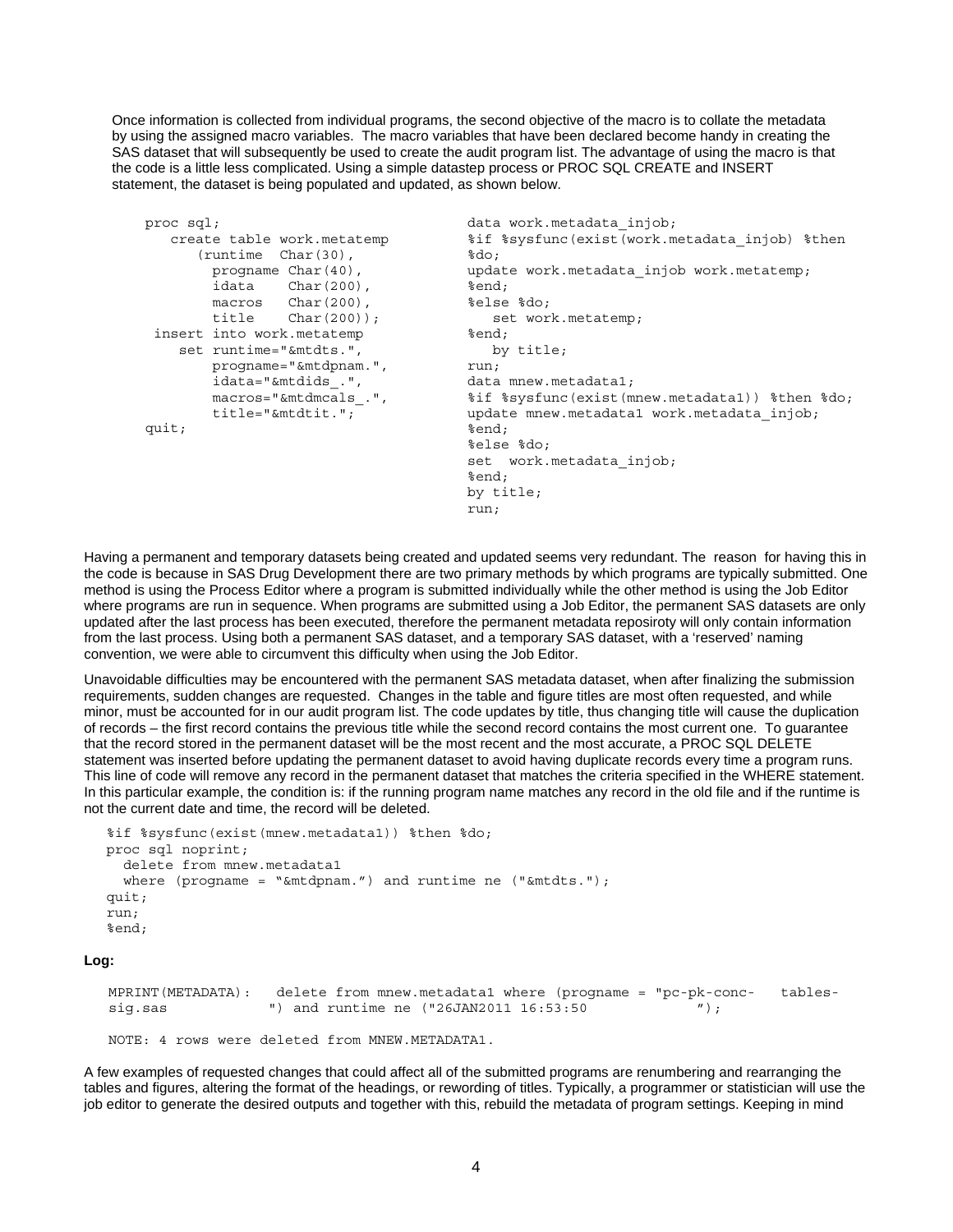that the job editor only updates the permanent dataset after the execution of the last program in the list, it is required then to keep track of all the previous program names to make sure that after the submission of the job, all old records of the previous run programs are also been removed. If there will be no place holder for the other submitted programs, the only record that will be updated is the one that is related to the last program in the list. To address this problem, the code above was modified. The code uses SELECT DISTINCT INTO which is used to pass the unique values of a variable and be declared as a macro variable. By using the QUOTE function, every value that is passed into a macro variable will be in double quotation so that it will be treated as a character when called.

```
%if %sysfunc(exist(work.metadata_injob)) %then %do; 
proc sql noprint; 
   select distinct quote(progname) into: prg separated by ', ' from work.metadata injob;
quit; 
run; 
%let prg=&prg; 
%end; 
%if %sysfunc(exist(mnew.metadata1)) %then %do; 
proc sql noprint; 
   delete from mnew.metadata1 
   where (progname in (&prg) and runtime ne ("&mtdts.")); 
quit; 
run; 
%end;
```
#### **Log:**

MPRINT (METADATA): delete from mnew.metadata1 where (progname in ("pc-kel-tables.sas ","pc-pk-conc-tables-sig.sas ","pc-pk-stats.sas ","pc-pk-tables.sas ") and runtime ne ("26JAN2011 17:19:13 "));

NOTE: 9 rows were deleted from MNEW.METADATA1.

The output of the program is a metadata SAS dataset where each row corresponds to the program settings related to an output included in a clinical study report as shown below. Having this dataset makes the process of program documentation faster since it is readily available after running all the programs. If there are necessary adjustments to be made to meet client specification, it can be accessed and retrieved through SAS for further mining.

| # | runtime                                         | progname                                | idata                       | macros                                                                                                   | title                                                                                                                      |
|---|-------------------------------------------------|-----------------------------------------|-----------------------------|----------------------------------------------------------------------------------------------------------|----------------------------------------------------------------------------------------------------------------------------|
|   | 14JUL2010 21:18:01                              | SDTM-LIS-LNO.SAS                        |                             |                                                                                                          | adsl.sas7bdat, co.sas7bdat, I… CDATETIME.sas, MERGE_SUPP.sas, … Appendix 16.1.10.1._Clinical Laboratory Reference Ranges_  |
|   |                                                 |                                         |                             |                                                                                                          | adsl.sas7bdat, co.sas7bdat,   CDATETIME.sas, MERGE_SUPP.sas,  Appendix 16.2.1.  Subject Discontinuation                    |
|   | 3  14JUL2010  21:15:53  SDTM-LIS-DEM.SAS        |                                         |                             | ladsi.sas7bdat.co.sas7bdat.… ICDATETIME.sas. MERGE_SUPP.sas.…IAppendix16.2.4.1.  Demographics.           |                                                                                                                            |
|   |                                                 | 4 14JUL2010 21:14:10 CDASH-LIS-PHY-BES. |                             |                                                                                                          | ladsl.sas7bdat, pe.sas7bdat =  CDATETIME.sas, MERGE_SUPP.sas,  Appendix 16.2.4.2._Physical Examination_                    |
|   |                                                 |                                         |                             |                                                                                                          | adsl.sas7bdat, mh.sas7bdat, CDATETIME.sas, MERGE_SUPP.sas,  Appendix 16.2.4.3._Medical and Surgical History                |
|   |                                                 |                                         | ladsi.sas7bdat. su.sas7bdat | CDATETIME.sas, MERGE SUPP.sas,  Appendix 16.2.4.4. Substance Use                                         |                                                                                                                            |
|   |                                                 |                                         |                             | ladsi.sas7bdat, ieop.sas7bdat_lCDATETIME.sas, MERGE_SUPP.sas,  Appendix 16.2.5.1.1._Inclusion Criteria   |                                                                                                                            |
|   | 8  14JUL2010  21:16:23  SDTM-LIS-EXC.SAS        |                                         |                             | ladsl.sas7bdat, ieop.sas7bdat  CDATETIME.sas, MERGE   SUPP.sas,  Appendix 16.2.5.1.2. Exclusion Criteria |                                                                                                                            |
|   | 9 14JUL2010 21:16:31                            | SDTM-LIS-IE.SAS                         |                             | adsl.sas7bdat, ie.sas7bdat, i  CDATETIME.sas, MERGE_SUPP.sas,  Appendix 16.2.5.2._Subject Eliqibility_   |                                                                                                                            |
|   | 10 14JUL2010 21:15:21                           | SDTM-LIS-CHK.SAS                        |                             |                                                                                                          | adsl.sas7bdat, mqop.sas7bd CDATETIME.sas, MERGE_SUPP.sas,  Appendix16.2.5.3.1._Check-in and Return Criteria                |
|   | 11 14JUL2010 21:15:28 SDTM-LIS-CHK1.SAS         |                                         |                             |                                                                                                          | adsl.sas7bdat, mqop.sas7bd CDATETIME.sas, MERGE_SUPP.sas,  Appendix 16.2.5.3.2.  Check-in and Return Responses             |
|   | 12 14JUL2010 21:18:24 SDTM-LIS-MED.SAS          |                                         |                             |                                                                                                          | ladsl.sas7bdat.ex.sas7bdat. …  CDATETIME.sas. MERGE_SUPP.sas. … Appendix16.2.5.4.1. Test Compound Description_             |
|   | 13 14JUL2010 21:18:37 SDTM-LIS-MED2.SAS         |                                         |                             |                                                                                                          | adsl.sas7bdat, co.sas7bdat, …  CDATETIME.sas, MERGE   SUPP.sas, … Appendix 16.2.5.4.2.  Test Compound Administration Times |
|   | 14 14JUL2010 21:15:13 SDTM-LIS-BLD.SAS          |                                         |                             | [adsl.sas7bdat, pcop.sas7bdat  CDATETIME.sas, MERGE_SUPP.sas,  Appendix 16.2.5.5._Blood Draw Times       |                                                                                                                            |
|   | 15 14JUL2010 21:18:51                           | ISDTM-LIS-MEL.SAS                       |                             | adsi.sas7bdat, mi.sas7bdat, … [CDATETIME.sas, MERGE_SUPP.sas, … [Appendix 16.2.5.6. Meal Times]          |                                                                                                                            |
|   | 16 14JUL2010 21:15:41                           | SDTM-LIS-CON.SAS                        |                             |                                                                                                          | ladsl.sas7bdat. cm.sas7bdat  CDATETIME.sas. MERGE_SUPP.sas.   Appendix 16.2.5.7.   Concomitant Medications                 |
|   | 17 30JUL2010 14:21:03 SDTM-LIS-AE.SAS           |                                         |                             |                                                                                                          | (adsi.sas7bdat, ae.sas7bdat,   CDATETIME.sas, MERGE_SUPP.sas,   Appendix 16.2.7.1.  Adverse Events (Lof II                 |
|   | 48   17   11   2010 21:17:77   RDTMLLIRLAE? RAR |                                         |                             |                                                                                                          | adel esc7hdst_sa_csc7hdst___ CDATETIME_csc_MERGE_SHPP_csc___ Annandiv 16.2.7.2_Advarca Evante (II of II)_                  |

Once this metadata SAS dataset has been created, it can easily be transformed into an Excel file, or alternative format, for delivery to a client. Moreover, the output can effectively be used by non-SAS users for different tasks such as crossreferencing programs with the output, verifying titles, or generating table of contents.

### **CONCLUSION**

This paper has illustrated a method of tracking submission metadata within the SAS Drug Development environment, specifically using the SDDPARMS dataset. Using PROC SQL and the SAS DATA step, we were able to write a non-invasive macro that efficiently collates all information necessary to build an audit program list. The code presented can be easily modified if there are additional items required in the audit program list by merely adding additional sub-queries to the SQL procedure.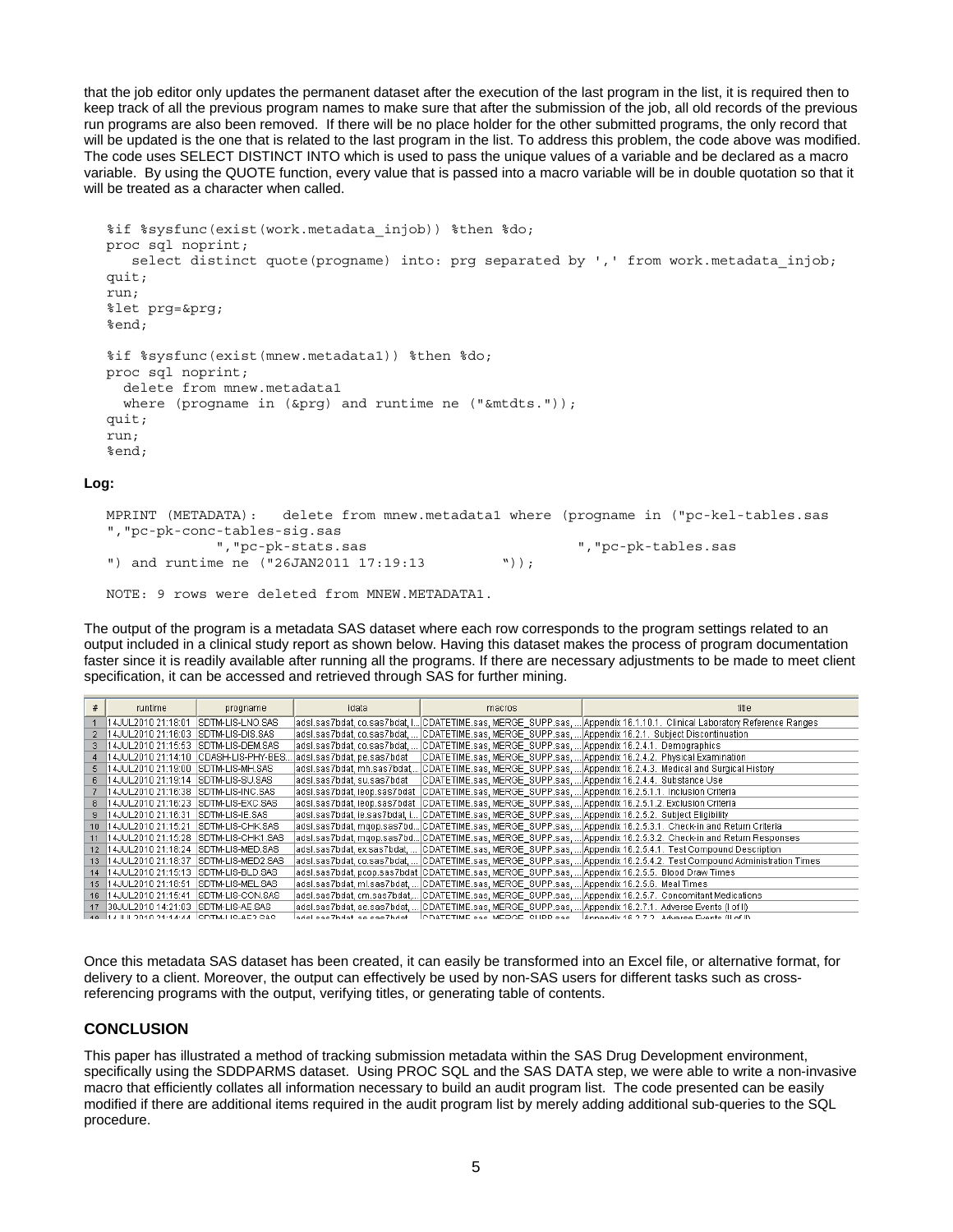#### **REFERENCES**

SAS 9.1.3 Online Documentation

SAS Drug Development 3.4 User's Guides

Shu, Amos. *The SAS Programming Experience in the SAS Drug Development (SAS DD) Environment – Comparing with the Regular SAS Programming Environment.* Proceedings of NESUG 2010.

### **ACKNOWLEDGMENTS**

We would like to thank our colleagues in the Biostatistics and Pharmacokinetics groups in Clinical Pharmacological Sciences department at Celerion who provided comments on earlier drafts. Their insights and guidance are appreciated.

#### **CONTACT INFORMATION**

Your comments and questions are valued and encouraged. Please contact the authors at:

Katrina E. Canonizado **Celerion** 621 Rose Street Lincoln, NE 68502 [katrina.canonizado@celerion.com](mailto:katrina.canonizado@celerion.com)

Bradford J. Danner i3 Statprobe [brad.danner@i3statprobe.com](mailto:brad.danner@i3statprobe.com)

Matthew J. Wiedel Celerion 621 Rose Street Lincoln, NE 68502 [matthew.wiedel@celerion.com](mailto:matthew.wiedel@celerion.com)

SAS and all other SAS Institute Inc. product or service names are registered trademarks or trademarks of SAS Institute Inc. in the USA and other countries. ® indicates USA registration.

Other brand and product names are trademarks of their respective companies.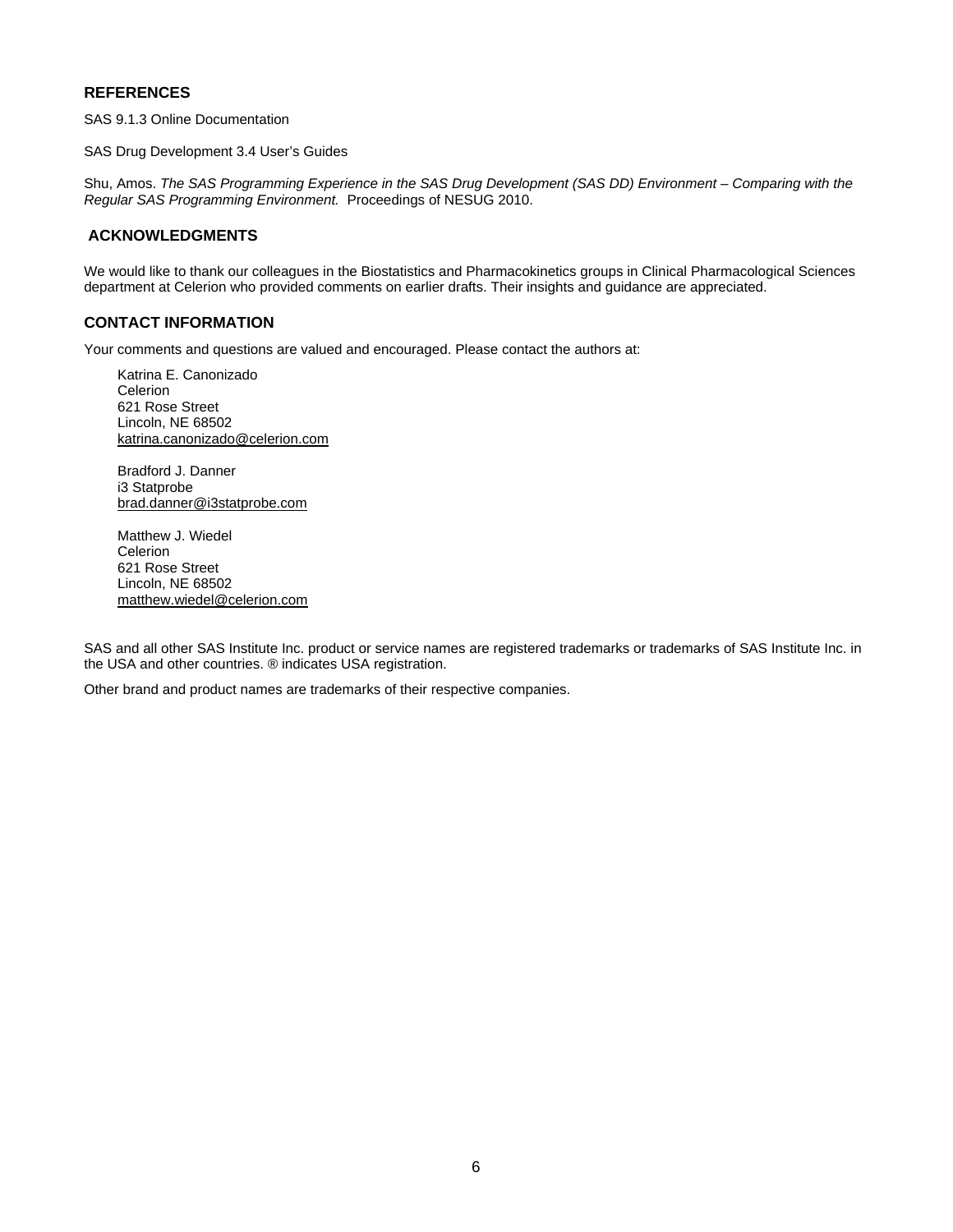#### **APPENDIX**

#### **MACRO CODE**

```
%let choice = YES; 
libname mnew "&mnew"; 
%macro metadata; 
%if &choice=YES %then %do; 
%global mtdpnam mtdids_ mtdmcals_ mtdtit mtdts; 
proc sql noprint; 
select value into : mtdpnam from &SDDPARMS where (id="<process>" and valtype="filename");
select value into : mtdids_ separated by ', ' from &SDDPARMS
       where ((id="SDTM" or id="INC" or id="CDASH" or id="ADAM" or id="LIB2") and 
(index(value,'.sas7bdat'))) order by value; 
select value into : mtdmcals_ separated by ', ' from &SDDPARMS
where (index(value,'.sas') and id ne "SETUP" and index(value,'.sas7bdat')=0 and id ne
"<process>" and id ne "MNEW") order by value; 
select text into: mtdtit separated by '~' from dictionary.titles where(type="T");
select put(input(scan(value,1,'T'),yymmdd10.),date9.)||" "||scan(value,-1,'T') into :mtdts
from &SDDPARMS where upcase(valtype)="DATE"; 
quit; 
proc sql noprint; 
    create table work.metatemp 
       (runtime Char(30), 
      progname Char(40),
        idata Char(200), 
       macros Char(200),
        title Char(200)); 
  insert into work.metatemp 
     set runtime="&mtdts.", 
         progname="&mtdpnam.", 
         idata="&mtdids_.", 
         macros="&mtdmcals_.", 
         title="&mtdtit."; 
quit; 
data work.metadata_injob; 
%if %sysfunc(exist(work.metadata_injob)) %then %do; 
  update work.metadata injob work.metatemp;
%end; 
%else %do; 
   set work.metatemp; 
%end; 
   by title; 
run; 
%if %sysfunc(exist(work.metadata_injob)) %then %do; 
proc sql noprint; 
   select distinct quote(progname) into: prg separated by ',' from work.metadata injob;
quit; 
run; 
%let prg=&prg; 
%end; 
%if %sysfunc(exist(mnew.metadata1)) %then %do; 
proc sql noprint; 
   delete from mnew.metadata1 
 where (progname in (&prg.) and runtime ne ("&mtdts."));
quit; 
run;
```